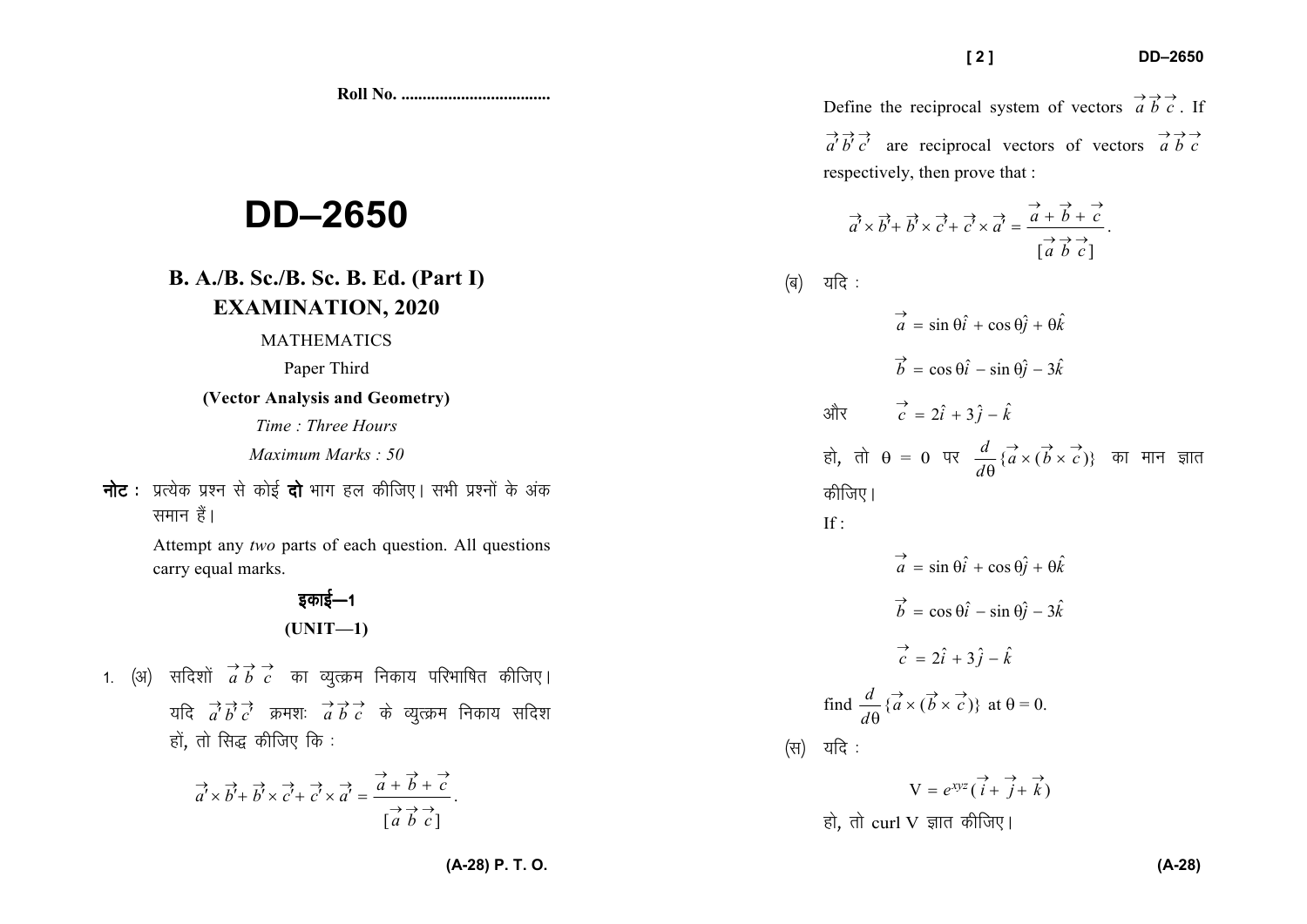If :

$$
V = e^{xyz} (\overrightarrow{i} + \overrightarrow{j} + \overrightarrow{k})
$$

find curl V.

*bdkbZ*&*<sup>2</sup>***(UNIT—2)** 

2. (अ) यदि:

$$
\overrightarrow{r}(t) = 5t \overrightarrow{i} + t \overrightarrow{j} - t^3 \overrightarrow{k}
$$
  
हो, तो सिद्ध कीजिए कि :

$$
\int_1^2 \vec{r} \times \frac{d^2r}{dt^2} dt = -14 \vec{i} + 75 \vec{j} - 15 \vec{k}.
$$

If :

$$
\overrightarrow{r}(t) = 5t \overrightarrow{i} + t \overrightarrow{j} - t^3 \overrightarrow{k}
$$

show that :

$$
\int_{1}^{2} \overrightarrow{r} \times \frac{d^2r}{dt^2} dt = -14 \overrightarrow{i} + 75 \overrightarrow{j} - 15 \overrightarrow{k}.
$$

*¼c½ n'kkZb, fd %* 

$$
\iint_{S} (ax \vec{i} + by \vec{j} + cz \vec{k}). \hat{n} dS = \frac{4}{3} \pi (a + b + c),
$$
  

$$
\vec{v} = \vec{v} \cdot \vec{v} \cdot \vec{k}
$$
  
and 
$$
x^2 + y^2 + z^2 = 1 \quad \text{and} \quad \vec{v} = \vec{v} \cdot \vec{k}
$$
  
Show that :

$$
\iint_{S} (ax \overrightarrow{i} + by \overrightarrow{j} + cz \overrightarrow{k}) \cdot \hat{n} dS = \frac{4}{3} \pi (a + b + c),
$$

where S is the surface of the sphere  $x^2 + y^2 + z^2 = 1$ .

(स) स्टोक्स के प्रमेय का सत्यापन 
$$
\overrightarrow{F} = (x^2 + y^2)i - 2xyj
$$
 के लिए कीजिए जबकि समाकल को  $x = \pm a$ ,  $y = 0$ ,  $y = b$ 

\nसे बने आयत के परित: किया गया है |

\nVerify Stokes theorem for  $\overrightarrow{F} = (x^2 + y^2)i - 2xyj$ 

\ntaken round to rectangle bounded by  $x = \pm a$ ,  $y = 0$ ,  $y = b$ .

\n $\overrightarrow{gghg} = 3$ 

\n(UNIT—3)

3. (अ) शांकव

 $21x^2 - 6xy + 29y^2 + 6x - 58y - 151 = 0.$ 

*का अनुरेखण कीजिए :* 

Trace the conic :

$$
21x^2 - 6xy + 29y^2 + 6x - 58y - 151 = 0.
$$

*¼c½ fdlh 'kkado esa fl) dhft, fd nks yEc:i ukHkh; thokvksa ds O;qRØeksa dk ;ksx vpj gksrk gSA* 

In a conic prove that the sum of the reciprocals oftwo perpendicular focal chords is constant.

 $\left(\begin{matrix} \overline{\mathcal{A}} \end{matrix} \right)$  शांकव  $\begin{matrix} \overline{l} \ r \end{matrix} = 1 + e \cos \theta$  के बिन्दु '' समीकरण ज्ञात कीजिए*।* "α" पर स्पर्शरेखा का

To find the equation of the tangent at the point " $\alpha$ " of the conic :

$$
\frac{l}{r} = 1 + e \cos \theta.
$$
\n**ξकιξ**—4\n  
\n**(UNIT**—4)\n  
\n4. (3) उस शंकु का समीकरण ज्ञात कीजिए जिसका शीर्ष  
\n(α, β, γ) और आधार वक्र  $ax^2 + by^2 = 1$ ,  $z = 0$   $\overset{>}{\epsilon}$ 

 $F = (x^2 + y^2)l -$